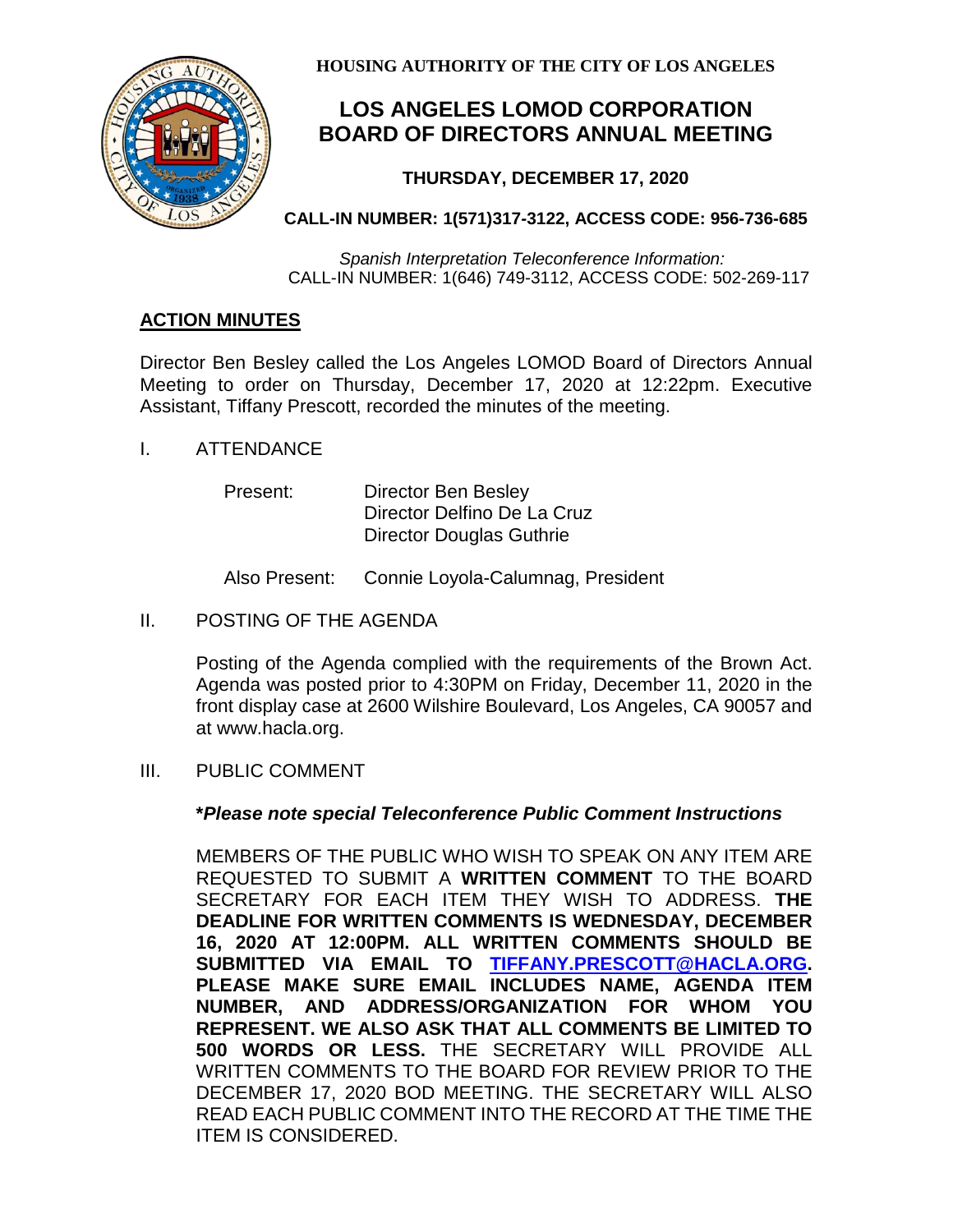THE PURPOSE OF PUBLIC COMMENT IS TO ALLOW THE PUBLIC TO ADDRESS THE BOARD AND THE BOARD IS INTERESTED IN HEARING FROM MEMBERS OF THE PUBLIC, STAKEHOLDERS AND INTERESTED PARTIES. HOWEVER, SPEAKERS ARE ASKED TO EXERCISE COURTESY AND CONSIDER THE RIGHTS OF OTHER SPEAKERS BY ADHERING TO THE SPECIAL TELECONFERENCE PUBLIC COMMENT INSTRUCTIONS AND IF POSSIBLE REFRAIN FROM UNNECESSARY REPETITION IN THEIR COMMENTS.

#### IV. BOARD BUSINESS ITEMS

- 1. Proposed Resolution Approving & Adopting the Fiscal Year 2021 Operating Budgets and Authorizing the President to Execute Any Required Budget Documents and to Administer the Budgets for the Los Angeles LOMOD Corporation and E3 Housing Solutions
- Purpose: To approve and adopt the FY 2021 Operating Budget for Los Angeles LOMOD Corporation and the E3 Housing Solutions business enterprise and authorize the President to execute any required budget documents and administer the budgets. In compliance with L.A. LOMOD's Operating Budget Policy, L.A. LOMOD is proposing a balanced FY2021 operating budget that provides staffing and resources sufficient to meet planned objectives and expenditures.
- Contact: Connie Loyola-Calumnag, President

Action: **APPROVED**

Motioned: Director Delfino De La Cruz Seconded: Director Doug Guthrie

- 3 AYES, 0 NAYS, 0 ABSENT, Motion Carried
- 2. Proposed Resolution Re-appointing Connie Loyola Calumnag as President, Armine Petrosyan as Secretary, and Hang Phan as Treasurer of Los Angeles LOMOD Corporation
- Purpose: To reappoint Connie Loyola Calumnag as President, Armine Petrosyan as Secretary, and Hang Phan as Treasurer of the Los Angeles LOMOD Corporation
- Contact: Connie Loyola-Calumnag, President

Action: **APPROVED** Motioned: Director Delfino De La Cruz Seconded: Director Doug Guthrie

3 AYES, 0 NAYS, 0 ABSENT, Motion Carried

3. Proposed Resolution Approving the Compensation and Benefits of Los Angeles LOMOD Corporation's President and Treasurer